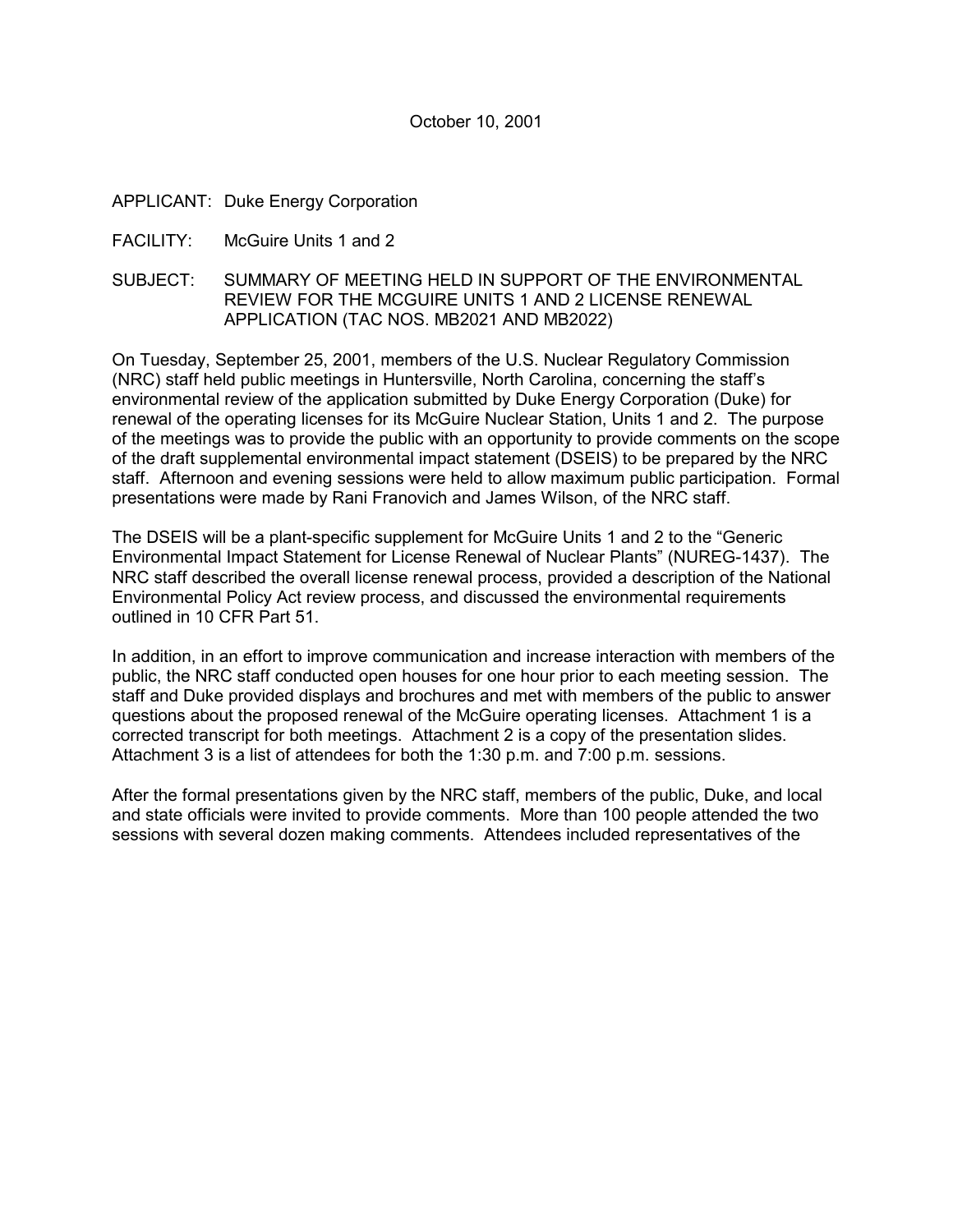NRC, Duke, and nuclear industry; local government officials; state agency officials; special interest groups, and other members of the public.

### **/RA/Signed by J. Wilson**

James H. Wilson, Senior Project Manager Risk Informed Initiatives, Environmental, Decommissioning, and Rulemaking Branch Division of Regulatory Improvement Programs Office of Nuclear Reactor Regulation

Docket Nos. 50-369 and 50-370

Attachments: As stated

cc w/attachments: See next page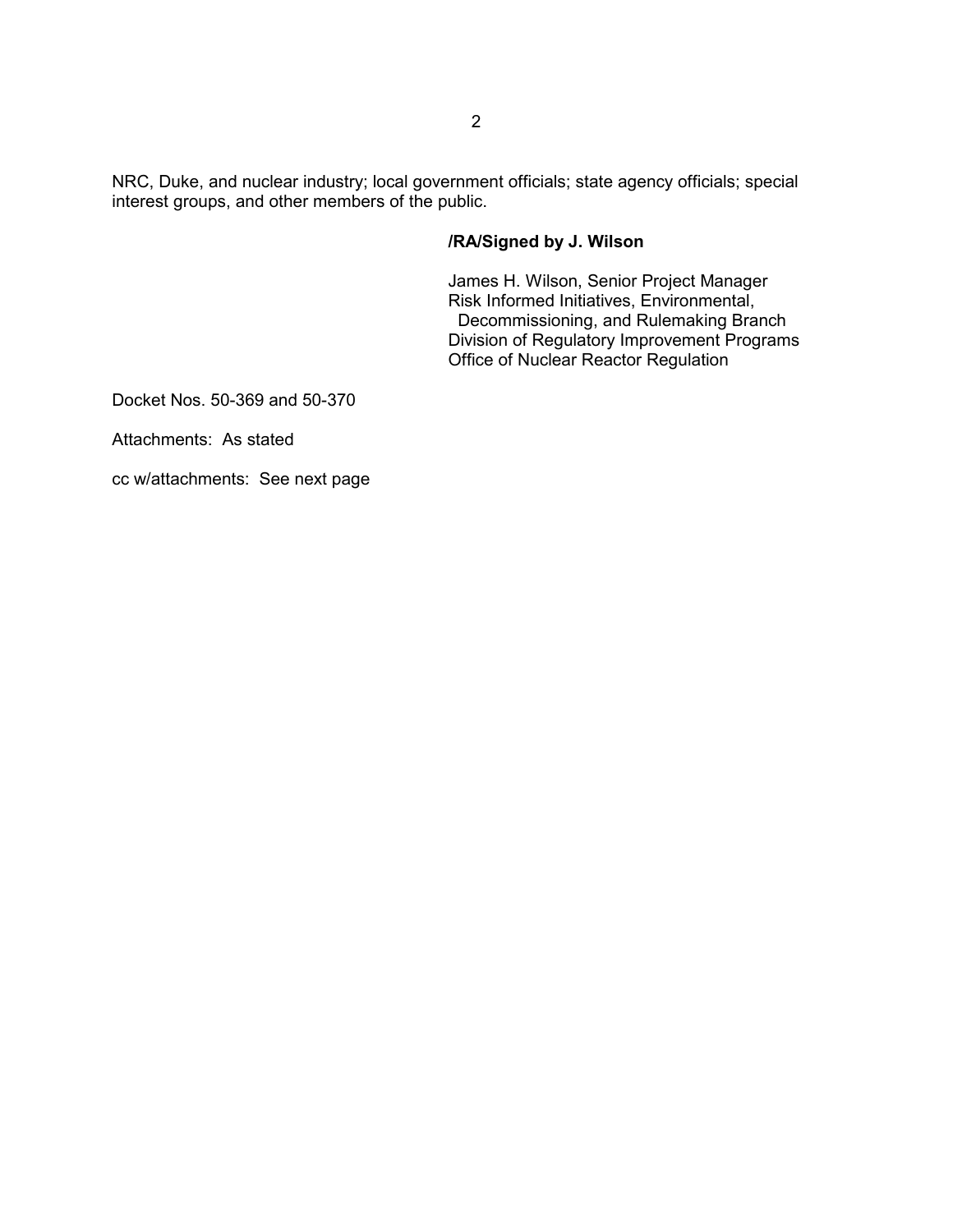NRC, Duke, and nuclear industry; local government officials; state agency officials; special interest groups, and other members of the public.

### **/RA/Signed by J. Wilson**

James H. Wilson, Senior Project Manager Risk Informed Initiatives, Environmental, Decommissioning, and Rulemaking Branch Division of Regulatory Improvement Programs Office of Nuclear Reactor Regulation

Docket Nos. 50-369 and 50-370

Attachments: As stated

cc w/ attachments: See next page

#### **DISTRIBUTION**

| <b>PUBLIC</b>        | <b>JWilson</b>  |
|----------------------|-----------------|
| Environmental r/f    | <b>SFox</b>     |
| Dmatthews/FGillespie | <b>SKoenick</b> |
| CCarpenter           | RFranovich      |
| <b>CGrimes</b>       | RMartin         |
| AFernandez           |                 |
| RGEB r/f             |                 |

**1. Letter to Applicant w/Att. 3, List of Attendees- ML012850194**

**2. Official Transcript of Proceedings, NRC, Public Scoping Meeting**

 **for License Renewal McGuire Nuclear Station, Units 1 and 2, Afternoon Session - Att#1- ML012850178**

**3. Official Transcript of Proceedings, NRC, Public Scoping Meeting**

 **for License Renewal McGuire Nuclear Station, Units 1 and 2, Evening Session, Att#1A- ML012850203**

**4. Environmental Scoping Meeting McGuire, Units 1 and 2 Slides, Att 2- ML012850227**

**5. Pkg. ML012850221**

| <b>OFFICE</b> | <b>RGEB</b>       | <b>RGEB</b> | <b>SC:RGEB</b> | C:RGEB      | C:RLSB   |
|---------------|-------------------|-------------|----------------|-------------|----------|
| <b>NAME</b>   | SFox <sup>*</sup> | JHWilson*   | BZalcman*      | CCarpenter* | CGrimes* |
| <b>DATE</b>   | 10/09/01          | 10/09/01    | 10/09/01       | 10/10/01    | 10/10/01 |

\*See previous concurrence

Document name: g:RGEB\McGuire\Scoping Meeting\Meeting Summary.wpd

OFFICIAL RECORD COPY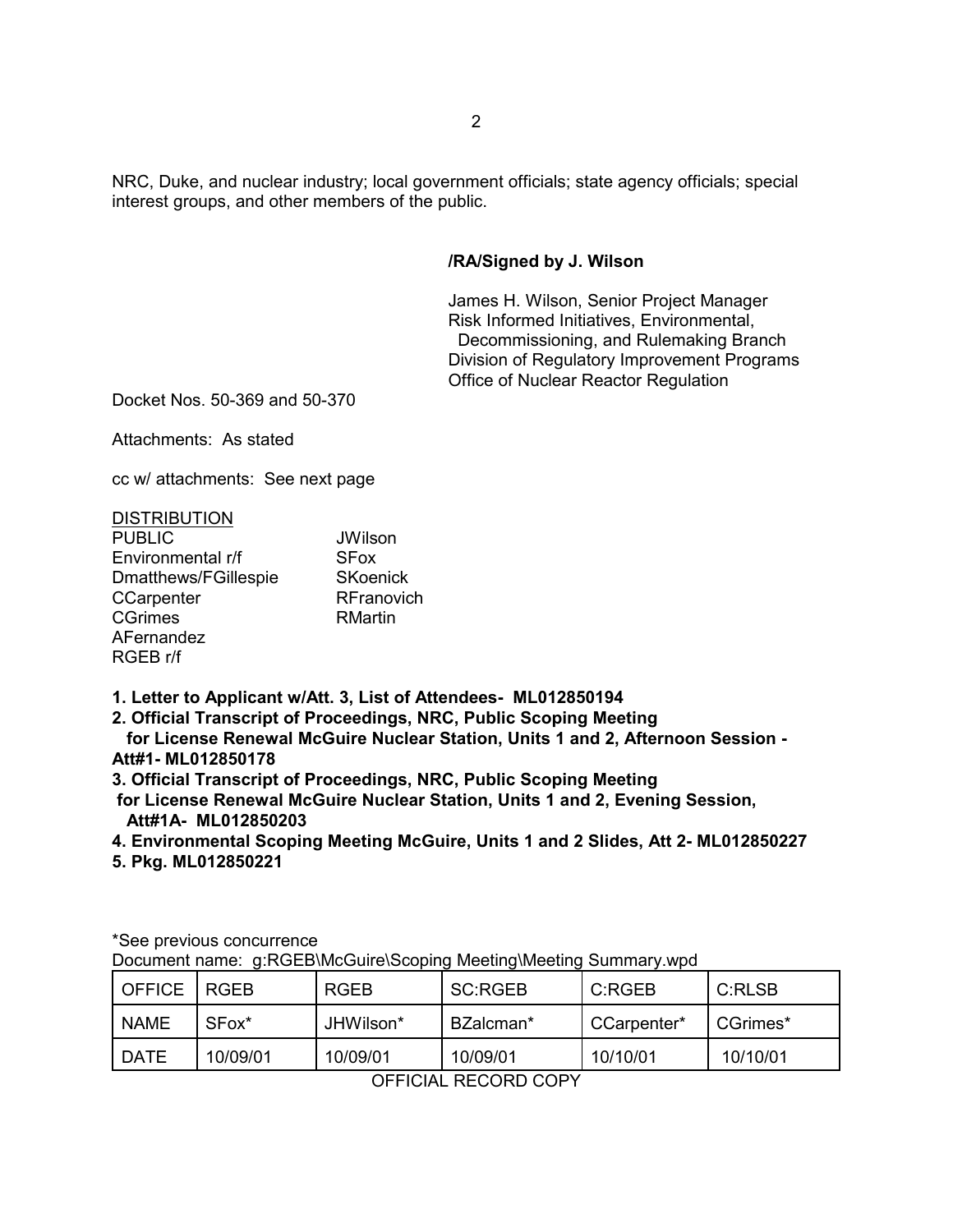## LIST OF ATTENDEES

### MCGUIRE PUBLIC ENVIRONMENTAL SCOPING MEETING

# Attendees at the Afternoon Session on September 25, 2001

## Meeting Times : 1:30 p.m. and 7:00 p.m.

List of Attendees at Afternoon Session:

|                | <b>Attendee</b>        | <b>Affiliation</b>                          |
|----------------|------------------------|---------------------------------------------|
|                | 1. Ronald Clury        | Self                                        |
| 2 <sub>1</sub> | John Gibb              | Self                                        |
|                | 3. David Hickey        | Self                                        |
|                | 4. Rosemary Hubbard    | Self                                        |
|                | 5. Eddie Humphries     | Self                                        |
|                | 6. Winston Kelley      | Self                                        |
| 7.             | Jan Kozyra             | Self                                        |
|                | 8. Thurman Ross        | Self                                        |
|                | 9. C.L. Thompson       | Self                                        |
|                | 10. Anne White         | Self                                        |
|                | 11. Gary Barker        | Duke Energy                                 |
|                | 12. Brew Barron        | Duke Energy                                 |
|                | 13. Rose Cummings      | Duke Energy                                 |
|                | 14. Robert Gill        | Duke Energy                                 |
|                | 15. Chris Hallman      | Duke Energy                                 |
|                | 16. Mary Hazeltine     | Duke Energy                                 |
|                | 17. Dayna Herrick      | Duke Energy                                 |
|                | 18. Eddie Humphries    | Duke Energy                                 |
|                | 19. Dhiaa Jamil        | Duke Energy                                 |
|                | 20. Richard Jiran      | Duke Energy                                 |
|                | 21. Debbie Keiser      | Duke Energy                                 |
|                | 22. Winston Kelley     | Duke Energy                                 |
|                | 23. Marylin Lineberger | Duke Energy                                 |
|                | 24. Jim Matthews       | Duke Energy                                 |
|                | 25. Rebecca McSwain    | Duke Energy                                 |
|                | 26. Bill Miller        | Duke Energy                                 |
|                | 27. Rounette Nader     | Duke Energy                                 |
|                | 28. Valerie Patterson  | Duke Energy                                 |
|                | 29. Mike Phillips      | Duke Energy                                 |
|                | 30. Greg Robison       | Duke Energy                                 |
|                | 31. Mike Semmler       | Duke Energy                                 |
|                | 32. Tom Shiel          | Duke Energy                                 |
|                | 33. Rita Sipe          | Duke Energy                                 |
|                | 34. Mike Tuckman       | Duke Energy                                 |
|                | 35. Lisa Vaughn        | Duke Energy                                 |
|                | 36. Jon Williamson     | Duke Energy                                 |
|                | 37. Sally Ashworth     | Lake Norman Convention and Visitor's Bureau |

Attachment 3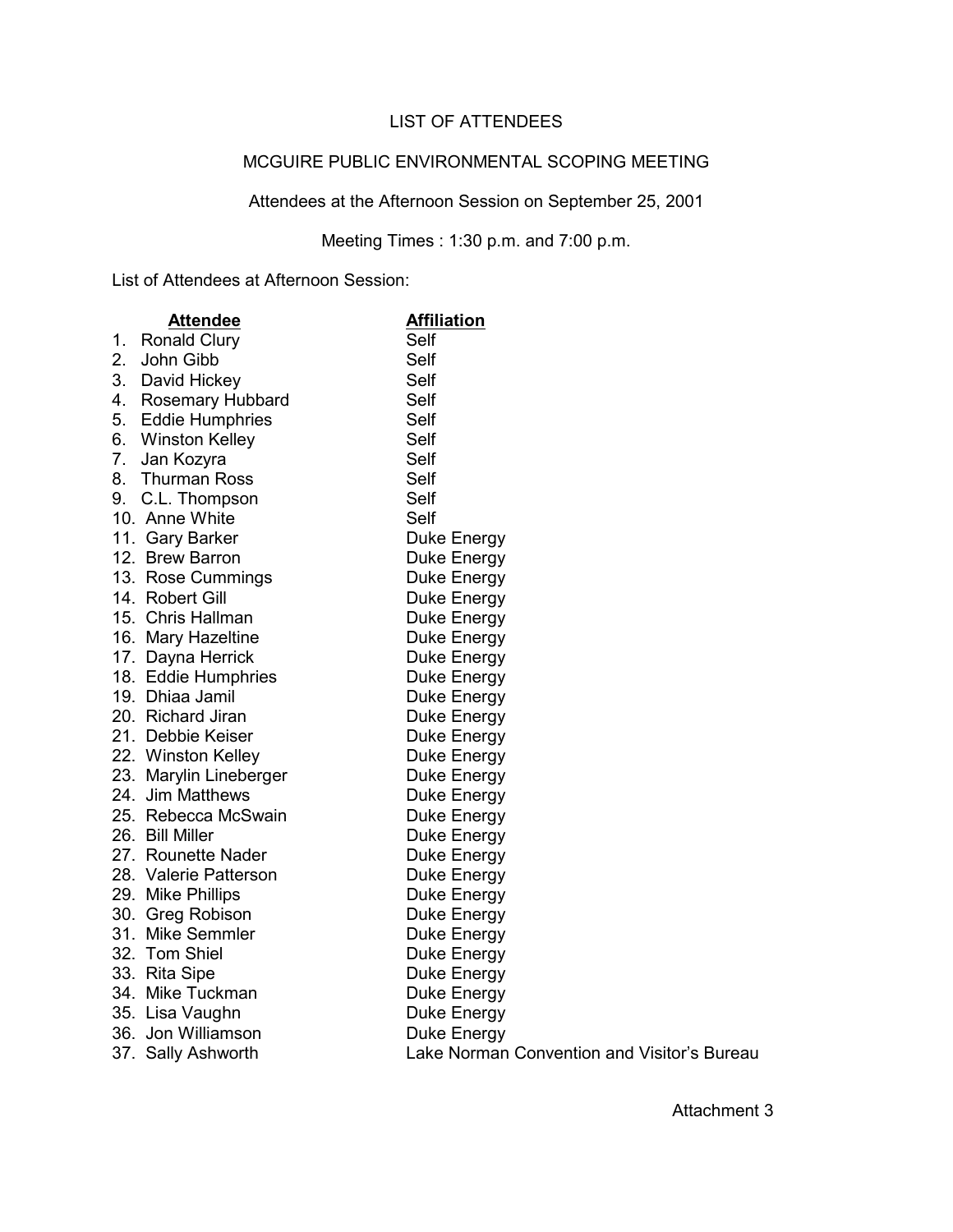| 38. Joan Bodenheimer            | Long Creek Elementary School                  |
|---------------------------------|-----------------------------------------------|
| 39. Wayne Broome                | <b>Local Government</b>                       |
| 40. Gregory DeCamp              | <b>Constellation Nuclear Services</b>         |
| 41. Larry Dickerson             | <b>Iredell County Emergency Management</b>    |
| 42. Bruce Henderson             | <b>Charlotte Observer</b>                     |
| 43. Wesley Higgins              | SCE&G                                         |
| 44. Scott Hinkle                | Lake Norman Times                             |
| 45. Allen Hubbard               | <b>BREDL</b>                                  |
| 46. Constance Kolpitcke         | <b>BREDL</b>                                  |
| 47. Catherine Mitchell          | <b>BREDL</b>                                  |
| 48. Don Moniak                  | <b>BREDL</b>                                  |
| 49. Louis Zeller                | <b>BREDL</b>                                  |
| 50. Todd Kaish                  | <b>DCS</b>                                    |
| 51. Robert Mahood               | Lake Norman Cove Keepers                      |
| 52. Philip Moore                | TetraTech                                     |
| 53. Melanie O'Connell Underwood | Mooresville-South Iredell Chamber of Commerce |
| 54. Valerie Patterson           | <b>McGuire Nuclear Station</b>                |
| 55. Paul Snead                  | <b>PE</b>                                     |
| 56. Stephen Summer              | <b>SCANA</b>                                  |
| 57. Rani Franovich              | <b>NRC</b>                                    |
| 58. Jim Wilson                  | <b>NRC</b>                                    |
| 59. Stacey Fox                  | <b>NRC</b>                                    |
| 60. Gregory Suber               | <b>NRC</b>                                    |
| 61. Francis Cameron             | <b>NRC</b>                                    |
| 62. Frank Gillespie             | <b>NRC</b>                                    |
| 63. Dino Scaletti               | <b>NRC</b>                                    |
| 64. Nina Barnett                | <b>NRC</b>                                    |
| 65. Antonio Fernandez           | <b>NRC</b>                                    |
| 66. Debbie Snyder               | <b>NRC</b>                                    |
| 67. Scott Schaeffer             | <b>NRC</b>                                    |
| 68. Charlotte Abrams            | <b>NRC</b>                                    |
| 69. Tim Johnson                 | <b>NRC</b>                                    |
| 70. Chuck Hall                  | <b>LLNL</b>                                   |
| 71. Charlie Brandt              | <b>PNNL</b>                                   |
| 72. Sue Blanton                 | <b>PNNL</b>                                   |
| 73. Dan Tano                    | <b>PNNL</b>                                   |
| 74. Greg Stoetzel               | <b>PNNL</b>                                   |
| 75. Van Ramsdell                | <b>PNNL</b>                                   |
| 76. Paul Hendrickson            | <b>PNNL</b>                                   |
| 77. Bruce Masse                 | <b>LANL</b>                                   |

List of Attendees at Evening Session:

| <b>Attendee</b>      | <b>Affiliation</b> |
|----------------------|--------------------|
| 1. Glenn Bell        | Self               |
| 2. Darrel Cunningham | Self               |
| 3. Ed Decker         | Self               |
| 4. Dan Faris         | Self               |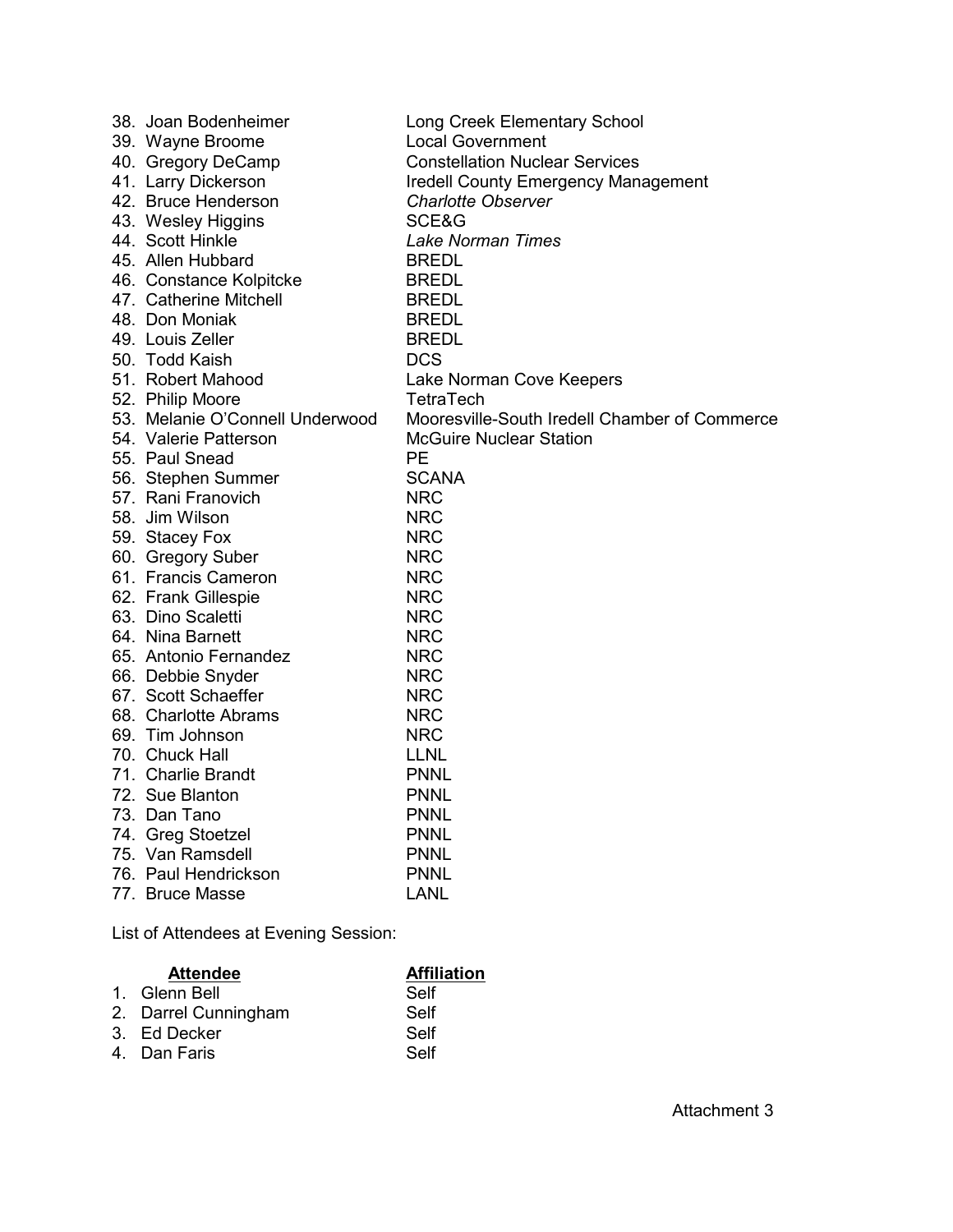| 5. | <b>Chris Watson</b>                 | Self                                      |
|----|-------------------------------------|-------------------------------------------|
|    | 6. Gary Barker                      | Duke Energy                               |
|    | 7. Brew Barron                      | Duke Energy                               |
|    | 8. Glenn Bell                       | Duke Energy                               |
|    | 9. Darrell Cunningham               | Duke Energy                               |
|    | 10. Robert Gill                     | Duke Energy                               |
|    | 11. Chris Hallman                   | Duke Energy                               |
|    | 12. Duanne Harrell                  | Duke Energy                               |
|    | 13. Dayna Herrick                   | Duke Energy                               |
|    | 14. Dhiaa Jamil                     | Duke Energy                               |
|    | 15. Richard Jiran                   | Duke Energy                               |
|    | 16. Debbie Keiser                   | Duke Energy                               |
|    | 17. Winston Kelley                  | Duke Energy                               |
|    | 18. Marylin Lineberger              | Duke Energy                               |
|    | 19. Jim Matthews                    | Duke Energy                               |
|    | 20. Rebecca McSwain                 | Duke Energy                               |
|    | 21. Bill Miller                     | Duke Energy                               |
|    | 22. Rounette Nader                  | Duke Energy                               |
|    | 23. Valerie Patterson               | Duke Energy                               |
|    | 24. Gary Peterson                   | Duke Energy                               |
|    | 25. Mike Phillips                   | Duke Energy                               |
|    | 26. Greg Robison                    | Duke Energy                               |
|    | 27. Mike Semmler                    | Duke Energy                               |
|    | 28. Robert Siler                    | Duke Energy                               |
|    | 29. Rita Sipe                       | Duke Energy                               |
|    | 30. Lisa Vaughn                     | Duke Energy                               |
|    | 31. Vic Thompson                    | Duke Energy                               |
|    | 32. Mike Tuckman                    | Duke Energy                               |
|    | 33. Jon Williamson                  | Duke Energy                               |
|    | 34. Tommy Almond                    | <b>Gaston County Emergency Management</b> |
|    | 35. Gregory DeCamp                  | <b>Constellation Nuclear Services</b>     |
|    | 36. Mitch Eisner                    | Catawba Springs Elementary School         |
|    | 37. Tim Gestwicki                   | North Carolina Wildlife Federation        |
|    |                                     | INENCO, Inc.                              |
|    | 38. Jim Gilpin<br>39. James Harrill |                                           |
|    |                                     | Mayor of Stanley, NC                      |
|    | 40. Todd Kaish                      | <b>DCS</b>                                |
|    | 41. Donna Lisenby                   | Catawba Riverkeeper                       |
|    | 42. Robert Mahood                   | Lake Norman Cove Keepers                  |
|    | 43. Catherine Mitchell              | <b>BREDL</b>                              |
|    | 44. Don Moniak                      | <b>BREDL</b>                              |
|    | 45. Louis Zeller                    | <b>BREDL</b>                              |
|    | 46. Anita Robinson                  | Catawba Springs Elementary School         |
|    | 47. Bill Russell                    | <b>Chamber of Commerce</b>                |
|    | 48. Paul Smith                      | Lake Norman Regional Medical Center       |
|    | 49. Paul Snead                      | <b>PE</b>                                 |
|    | 50. Rani Franovich                  | <b>NRC</b>                                |
|    | 51. Jim Wilson                      | <b>NRC</b>                                |
|    | 52. Stacey Fox                      | <b>NRC</b>                                |
|    | 53. Gregory Suber                   | <b>NRC</b>                                |

Attachment 3